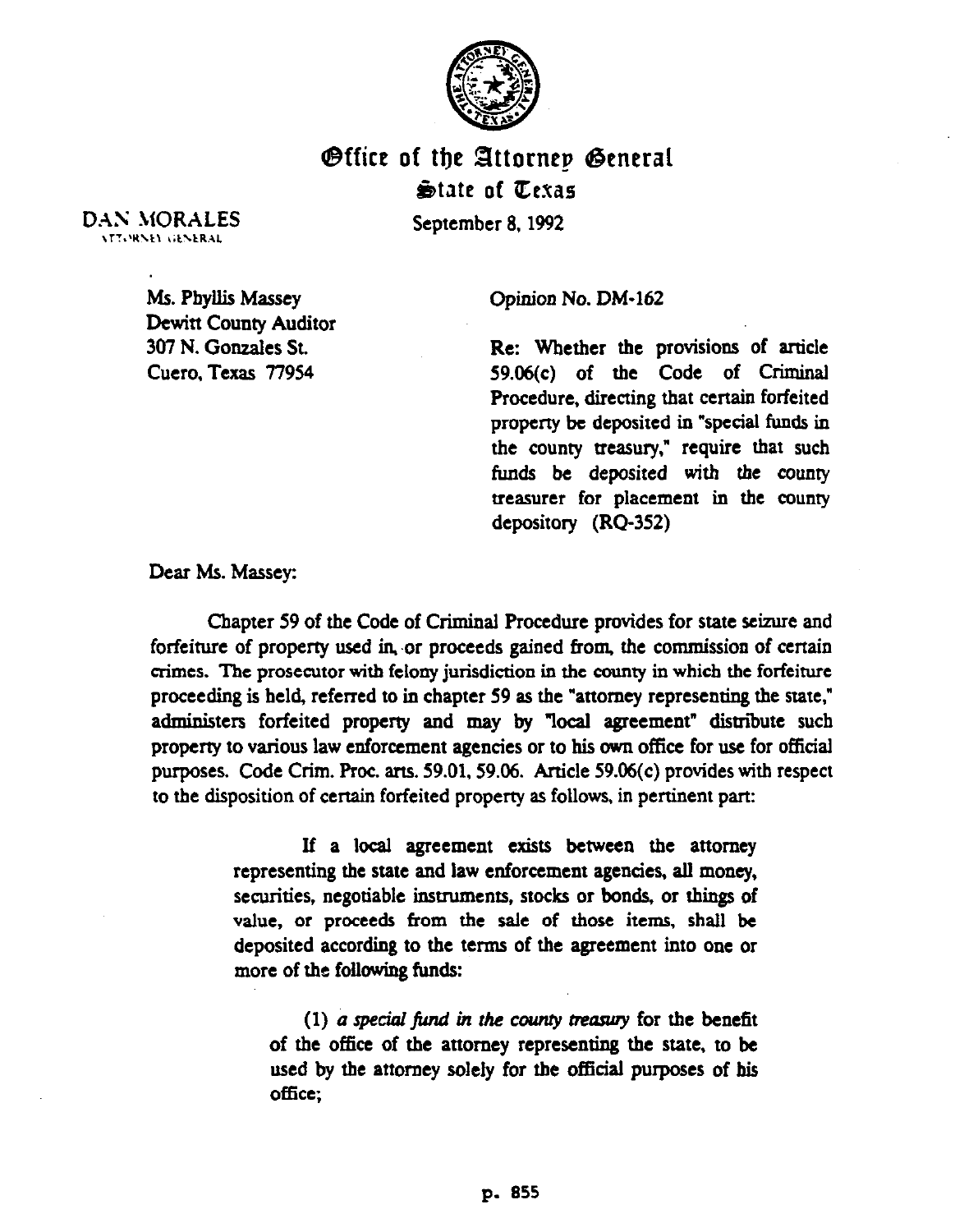$\ddotsc$ 

(3) a special fund in the county treasury if distributed to a county law enforcement agency, to be used solely for law enforcement purposes. [Emphases added.]

We understand you to ask whether the provisions of article 59.06(c), that forfeiture funds be deposited in a "special fund in the county treasury," subject such funds to the general requirements regarding the deposit of county funds in the county depository. While we cannot anticipate all issues that may arise with respect to the handling of these forfeiture fun& it is our opinion that the plain language of the above-quoted provisions of chapter 59 of the Code of Criminal Procedure, contemplates that the funds will be deposited in the county depository in accordance with the statutory provisions generally governing the handling of county funds. See a&o cg., Attorney General Opinion DM-72 (1991) (law enforcement agency to which funds are distributed has authority to determine purposes to which forfeiture funds are applied).

Section 113.021 of the Local Govemment Code provides that the "funds and other money belonging to a county shall be deposited with the county treasurer by the officer who collects the money" and that the "county treasurer shall deposit the money in the county depository in a special fund to the credit of the officer wbo collected the money? See Letter Opinion No. 92-7 (1992). Even if the forfeiture funds in question here have the character of state funds<sup>1</sup> and not "money belonging to the county," as provided for in section 113.021, we believe that the plain language of article 59.06(c)(l) and (3), specific to the deposit of forfeiture funds, indicates that they are to be deposited in the manner in which 'money belonging to the county" is deposited. See generally State v. \$50,600.00, 800 S.W.2d 872 (Tex. App.-San Antonio 1990, writ denied) (county treasurer authorized to receive and deposit forfeiture fuuds under former forfeiture laws).

Nor do we believe that a distinction in the manner *of* depositing the forfeiture funds in question may be made depending on whether the funds deposited in the "special fund in the county treasury" under article  $59.06(c)$  are for the use of a

<sup>&</sup>lt;sup>3</sup>Article 59.05(e) of the Code of Criminal Procedure provides that, when a court finds that property is subject to forfeiture, "the judge shall forfeit the property to the state." Article 59.06(a) provides that "[a]ll forfeited property shall be administered by the attorney representing the state, acting as agent of the state."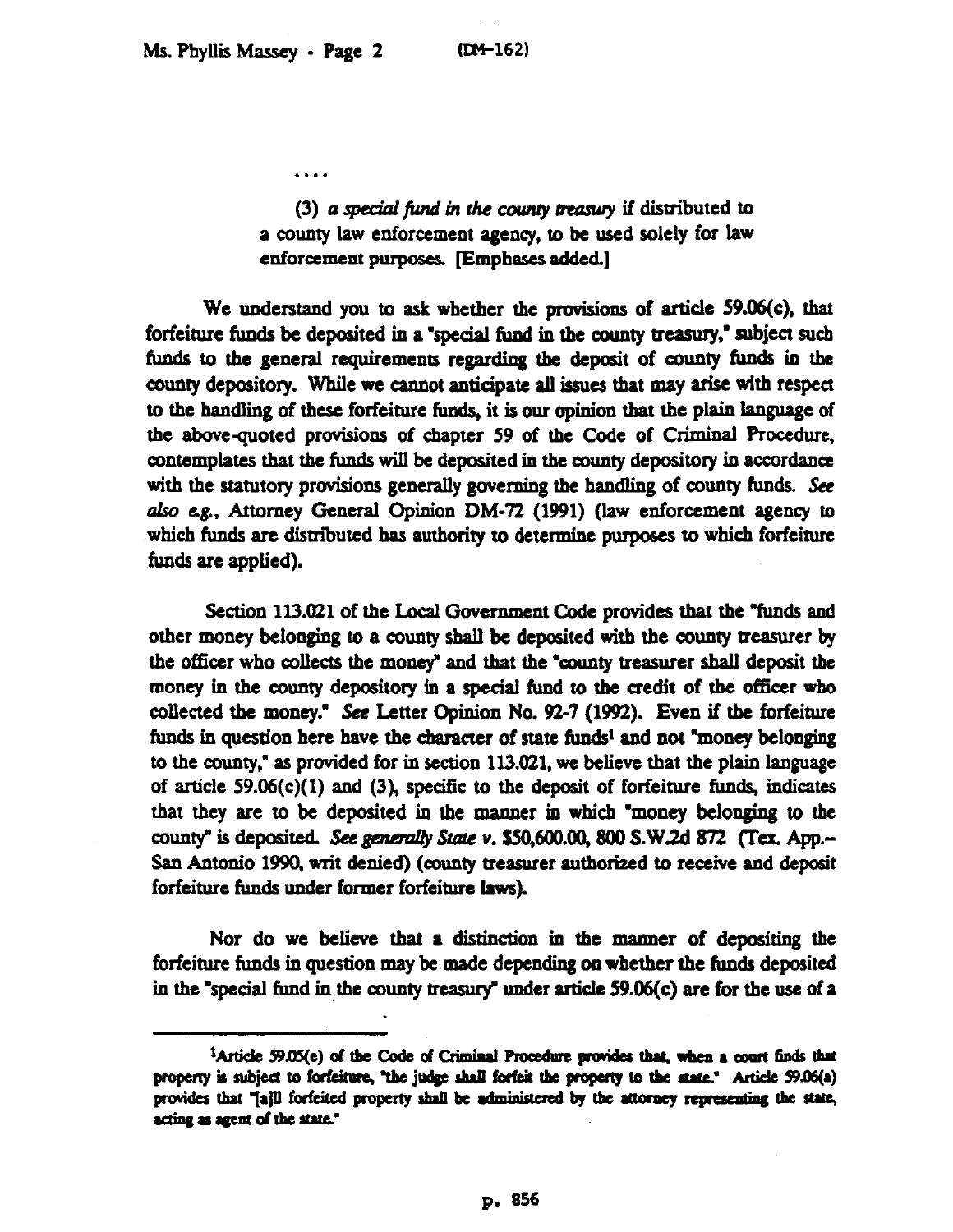county or non-county agency. While the requirement that forfeiture funds "distributed to a county law enforcement agemy" under subpart (3) of article 59.06(c), be deposited in "a special fund in the county treasury," might more obviously be **taken** to **refer** to the Local Government Code provisions for the handling of county funds, we believe that the use of the identical language in subpart (1) of artide 59.06(c) providing for the deposit of fuuds 'for the benefit of the office of the attorney representing the state," who will generally be a district or aiminal district attorney, indicates that the article contemplates that deposits under subparts (1) and (3) will be effected in essentially the same manner.

We note ton that other provisions **of** state law requiring the deposit of funds in the county depository are not limited in their reach to specifically "county funds" or county officers. Chapter 116 of the Local Government Code provides for the selection of a county depository and the taking of bonds or other security from the depository institution for the protection of the funds to he kept there. Section 116.002 of chapter 116 directs that "money collected or held by a district, county, or precinct officer in a county  $\dots$  shall be deposited under this chapter  $\dots$  [T]he money shall be considered in fixing, and is protected by, a county depository's bond." See also Local Gov't Code § 140.003 (requiring "specialized local entities," defined to include district and criminal district attorneys, to deposit "funds the entity receives" "in the county treasury"). *Compare* Code Crim. Proc. art. 103.004 (requiring various county and district officers who collect "obligations recovered in the name of the state' to deposit such money with the county treasurer for deposit in a special fund in the county treasury).

We also note that the legislature, in the chapter 59 forfeiture provisions, has made different provisions for the handling of funds which have been seized but' for which no judgment concerning forfeiture has yet been rendered. See Code Grim. Proc. art. 59.08 (providing that such money may be deposited "in an interest-bearing bank account in the jurisdiction of the attorney representing the state"). If the legislature had intended that already forfeited funds under article 59.06 were to be handled in a manner different from that in which funds to be deposited in the county treasury are generally handled, we think it would have specifically provided for such rather than simply direct that they are to 'deposited.. . in a special fuud in the county treasury." Also, in view of the such language, we would be chary of construing the provisions **of** article 59.M so as to permit the deposit of forfeiture funds without the protection **of** the bonds or other security which Local Government Code chapter 116 directs the county to obtain from the depository institution for the safeguarding of funds placed in the county depository.